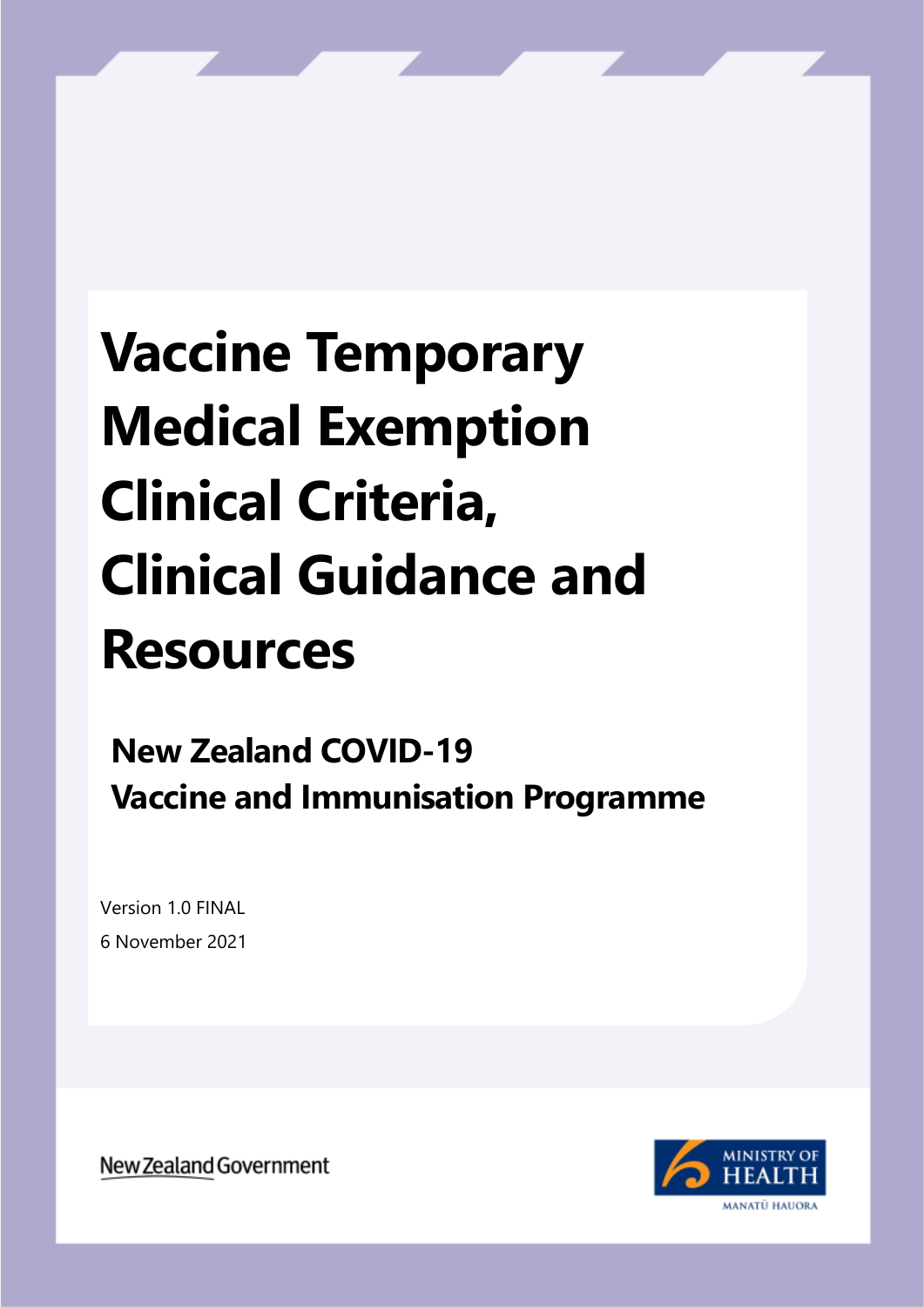### <span id="page-1-0"></span>**Table of Contents**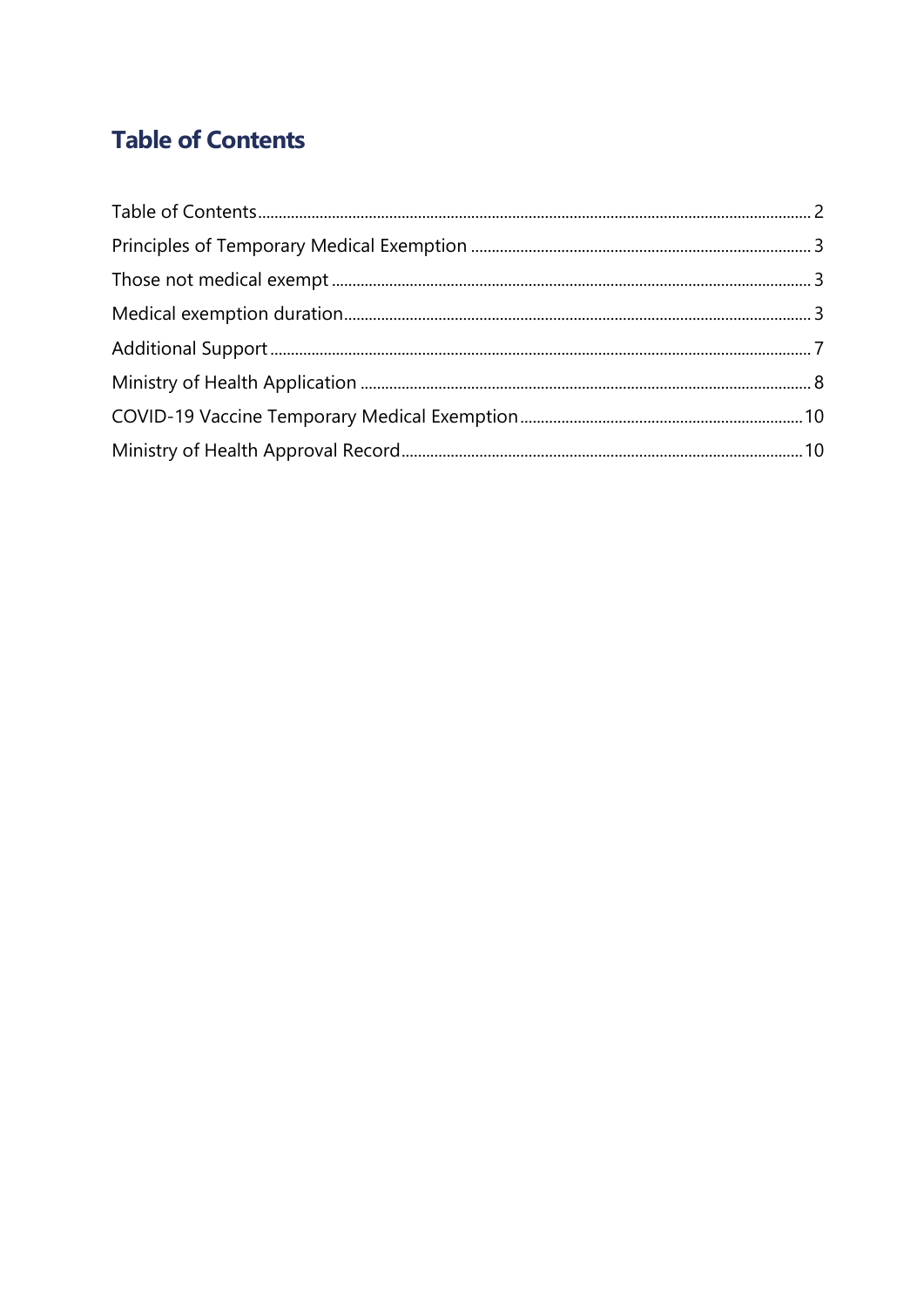#### <span id="page-2-0"></span>**Principles of Temporary Medical Exemption**

- There are very few situations where a vaccine is contraindicated and, as such, a medical exemption is expected to be rarely required.
- Exemptions should be limited to situations where a suitable alternative COVID-19 vaccine is not readily available for the individual.
- Exemptions should be for a specified time, reflecting, for example, recovery from clinical conditions or the availability of alternate vaccines.
- It is likely that most people who are not medically exempt can be safely vaccinated, with some requiring extra precautions.

#### <span id="page-2-1"></span>**Those not medically exempt**

- People who had an otherwise negative experience that is not mentioned above, with other vaccines in the past.
- Disabled people once adequate resources are available to support safe delivery. People with disabilities are generally at higher risk from COVID-19, and therefore are a priority for vaccination.
- Pregnant people. Pregnancy is not a valid reason for exemption in the absence of any of the criteria listed in the above table. Pregnancy is associated with higher risk from COVID-19 compared to the general population and therefore this group are a priority for vaccination.
- A vaccination may reasonably be deferred for individuals with some acute major medical conditions, such undergoing major surgery or hospital admission for a serious illness.

#### <span id="page-2-2"></span>**Medical exemption duration**

The medical exemption duration is 6 months, with the ability to apply for a new exemption if required. This time period will allow individuals who can safely be vaccinated, with either the same vaccine or an alternative vaccine, as appropriate, to be protected against COVID-19 in a timely way.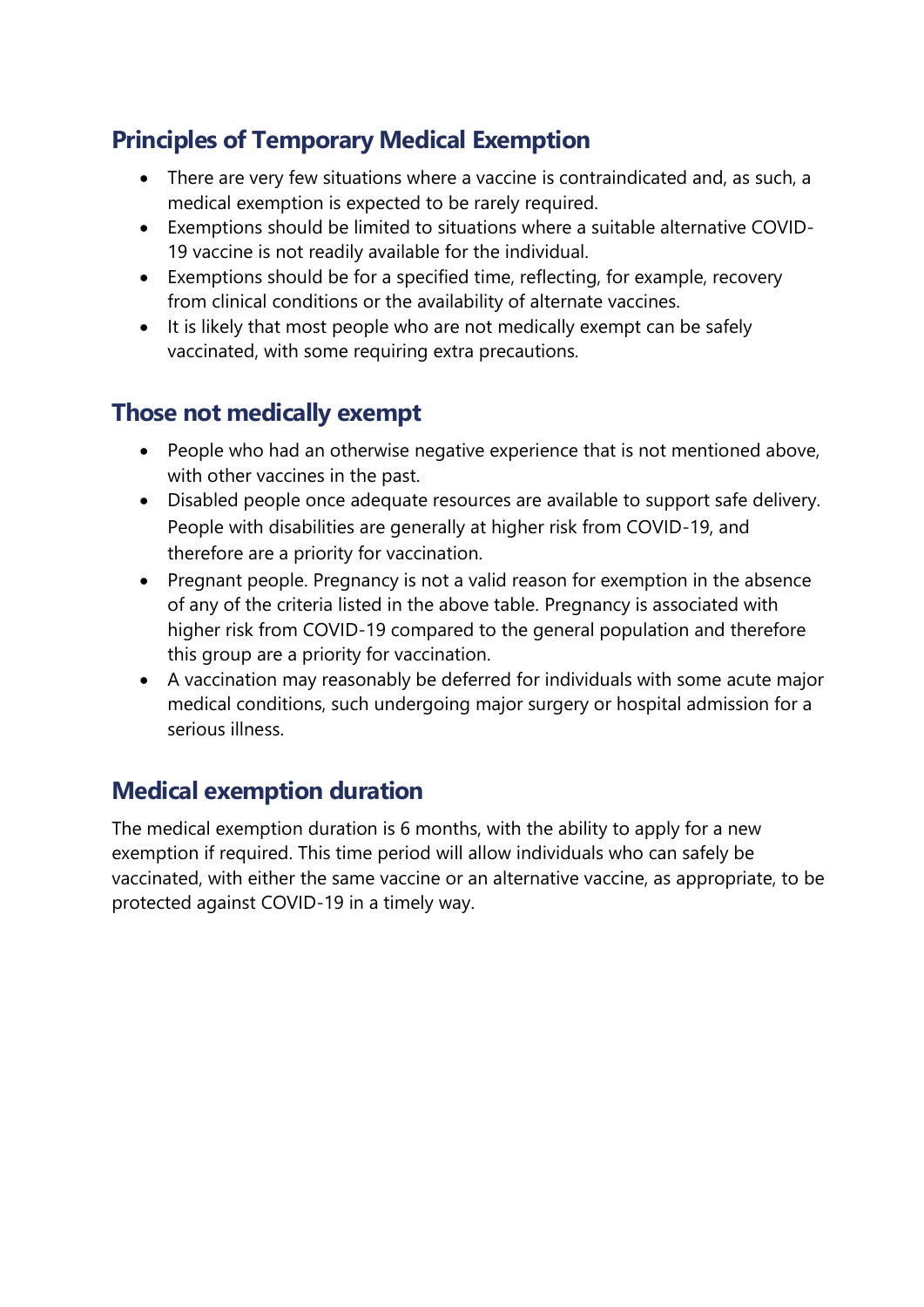|              | <b>Criteria for Temporary COVID-19 Vaccine Medical Exemptions</b> |                                                                          |                                                                                                                                                                                                                                                                                                                                                                                                                                             |                                                    |                                                                                                                                     |                                                        |  |  |  |
|--------------|-------------------------------------------------------------------|--------------------------------------------------------------------------|---------------------------------------------------------------------------------------------------------------------------------------------------------------------------------------------------------------------------------------------------------------------------------------------------------------------------------------------------------------------------------------------------------------------------------------------|----------------------------------------------------|-------------------------------------------------------------------------------------------------------------------------------------|--------------------------------------------------------|--|--|--|
| <b>Step</b>  | <b>Vaccine</b>                                                    | <b>Category</b>                                                          | <b>Criteria Details</b>                                                                                                                                                                                                                                                                                                                                                                                                                     | <b>Select</b><br><b>Criteria</b><br><b>Present</b> | <b>Supporting</b><br><b>Evidence</b>                                                                                                | <b>Select</b><br><b>Exemption</b><br><b>Categories</b> |  |  |  |
| $\mathbf{1}$ | <b>All COVID-</b><br><b>19 Vaccines</b>                           | <b>1A.</b><br><b>COVID-19</b><br><b>Infection</b>                        | • PCR-confirmed SARS-CoV-2 infection until<br>complete recovery from the acute illness.<br><b>Note:</b> Chronic symptoms following COVID-19<br>("Long COVID") is not a contraindication to<br>COVID-19 vaccine but does warrant a clinical<br>discussion with the patient regarding the benefits<br>and risks.                                                                                                                              |                                                    | <b>PCR</b> result<br>Letter of support<br>from their<br>general<br>practitioner/nurse<br>practitioner                               | 1A $\square$                                           |  |  |  |
|              |                                                                   | <b>1B.</b><br><b>Serious Adverse</b><br><b>Event to</b><br>previous dose | • Serious adverse event attributed to a previous<br>dose of the same COVID-19 vaccine with no<br>other cause identified.<br>• An adverse event is considered serious for the<br>purposes of these criteria if it:<br>• Requires in-patient hospitalisation or<br>prolongation of existing hospitalisation OR<br>results in persistent or significant disability/<br>incapacity.<br><b>AND</b><br>■ Has been reported to CARM.<br><b>AND</b> | $\Box$<br>$\Box$<br>$\Box$                         | CARM report<br>Discharge<br>summary<br>Letter of support<br>from the medical<br>specialist within<br>the relevant<br>scope practice |                                                        |  |  |  |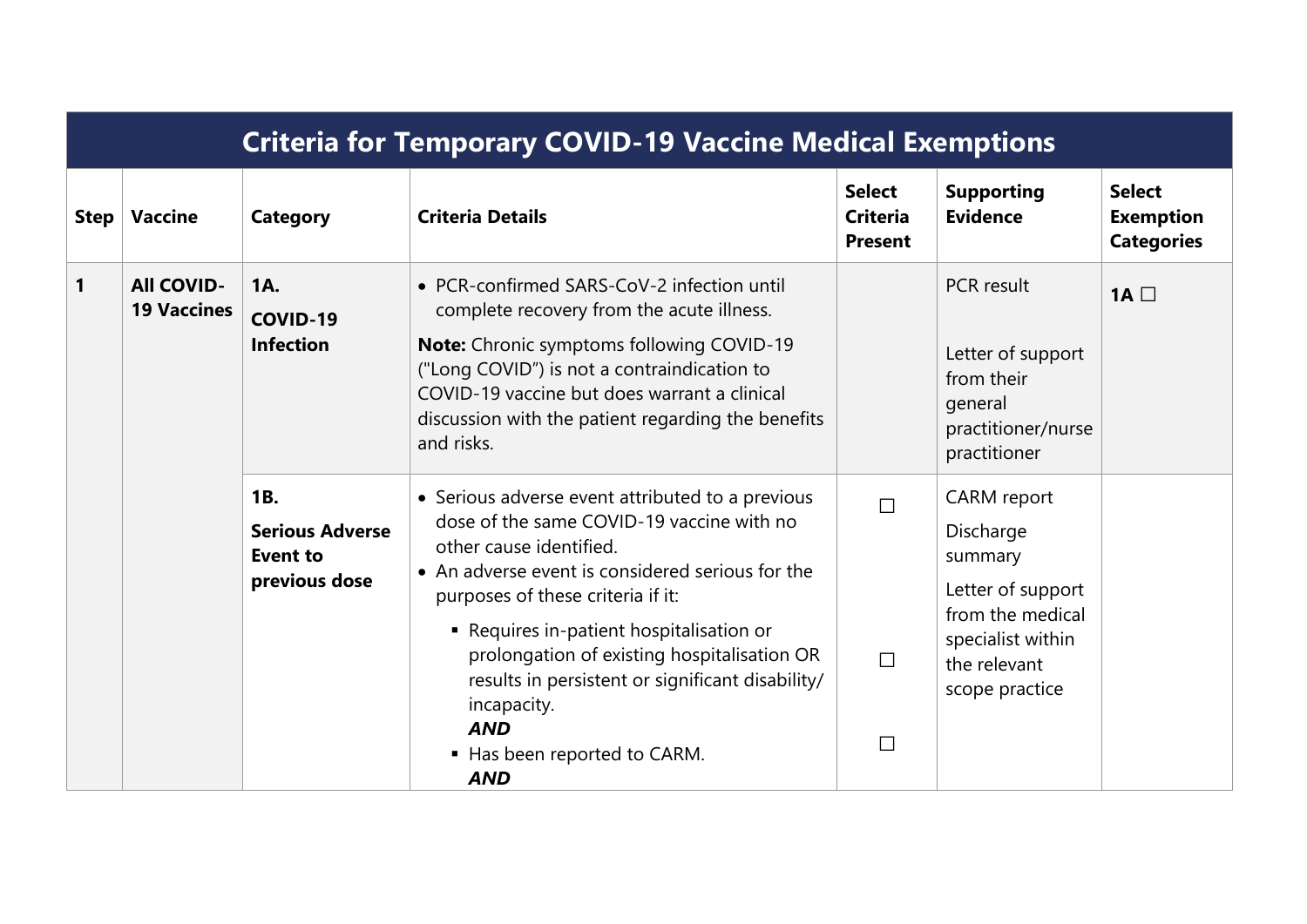|                |                                 |                                                                                            | Has been determined following review by,<br>and/or on the opinion of, a relevant<br>medical specialist to be associated with a<br>risk of recurrence of the serious adverse<br>event if another dose of the same vaccine is<br>given.                                                                                                                                                                                                                                                                                                                                                                                                                                | $\Box$ |                                                                                            | 1B. $\square$<br>(4 of 4 criteria<br>required) |  |  |  |
|----------------|---------------------------------|--------------------------------------------------------------------------------------------|----------------------------------------------------------------------------------------------------------------------------------------------------------------------------------------------------------------------------------------------------------------------------------------------------------------------------------------------------------------------------------------------------------------------------------------------------------------------------------------------------------------------------------------------------------------------------------------------------------------------------------------------------------------------|--------|--------------------------------------------------------------------------------------------|------------------------------------------------|--|--|--|
|                |                                 |                                                                                            | <b>Examples</b> of serious AEFIs may include but are not limited to a medically significant illness (eg,<br>immune thrombocytopenia purpura (ITP), myocarditis, potentially life-threatening events (eg,<br>anaphylaxis), severe ME/CFS, or persistent or significant disability (eg, Guillain-Barré Syndrome).<br>These reactions do not include common expected local or systemic reactions known to occur<br>within the first few days after vaccination.<br>Note: If a serious adverse event to a previous dose of a COVID-19 vaccine is used as a reason for<br>the exemption, then this will require a letter of support from the relevant medical specialist. |        |                                                                                            |                                                |  |  |  |
|                |                                 | 1C.<br><b>Unable to</b><br>tolerate<br>administration<br>due to risk to<br>self or others. | • Unable to tolerate vaccine administration with resulting risk<br>to themselves or others (eg, due to severe<br>neurodevelopmental condition such as autistic spectrum<br>disorder).<br>This may warrant a temporary exemption (maximum four<br>weeks) while additional resources and support to facilitate a<br>safe administration of a second dose are arranged.                                                                                                                                                                                                                                                                                                 |        | Letter of support<br>from a medical<br>specialist within<br>the relevant<br>scope practice | 1C. $\square$                                  |  |  |  |
| $\overline{2}$ | <b>Pfizer</b><br><b>Vaccine</b> | <b>2A.</b><br><b>Anaphylaxis</b>                                                           | • Anaphylaxis to the first dose of the vaccine or known severe<br>allergy to the excipients of the vaccine as per the datasheet<br>provided to Medsafe.                                                                                                                                                                                                                                                                                                                                                                                                                                                                                                              |        | <b>CARM</b> report                                                                         | 2A. $\square$                                  |  |  |  |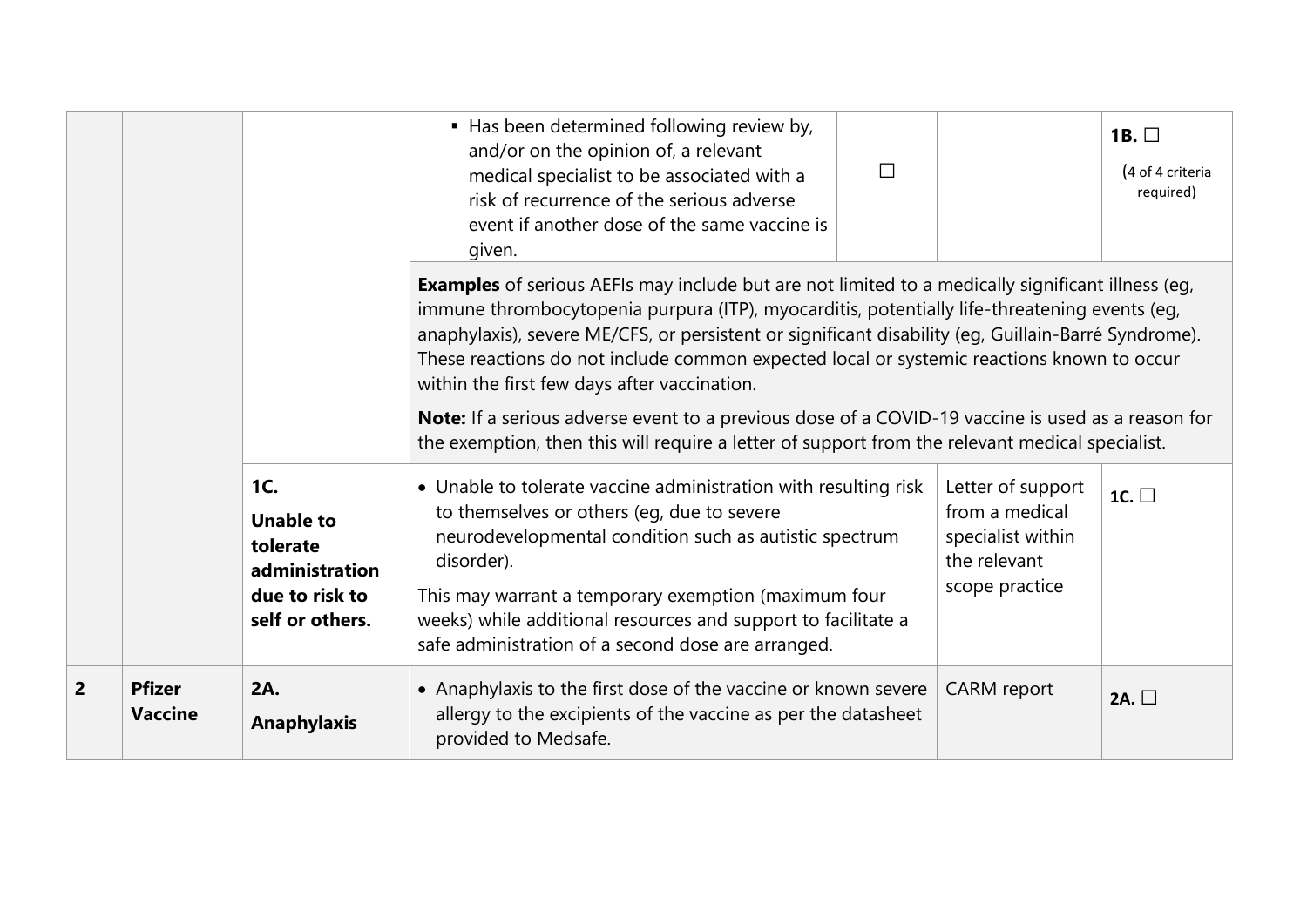|                         |                                |                                                                       | This criterion will be removed as an exemption when there is<br>an alternative vaccine available in New Zealand.                                                                                                           | Discharge<br>summary                                                                       |           |
|-------------------------|--------------------------------|-----------------------------------------------------------------------|----------------------------------------------------------------------------------------------------------------------------------------------------------------------------------------------------------------------------|--------------------------------------------------------------------------------------------|-----------|
|                         |                                |                                                                       | Many of these individuals will be able to be safely vaccinated<br>in a controlled environment, and we recommend clinical<br>immunologist/specialist assessment.                                                            | Letter of support<br>from a medical<br>specialist within<br>the relevant<br>scope practice |           |
|                         |                                | 2B.<br><b>Myocarditis /</b><br><b>Pericarditis</b>                    | Myocarditis/pericarditis following the first dose of the vaccine.                                                                                                                                                          |                                                                                            | 2B.       |
|                         |                                | <b>2C.</b><br>Inflammatory<br><b>Cardiac Illness</b>                  | Inflammatory cardiac illness within the past 6 months<br>including: acute myocarditis, pericarditis, endocarditis, acute<br>rheumatic fever or acute rheumatic heart disease (ie, with<br>active myocardial inflammation). |                                                                                            | $2C.\Box$ |
|                         |                                | 2D.<br><b>Acute</b><br>Decompensated<br><b>Heart Failure</b>          | • Acute decompensated heart failure.<br>Although myocarditis and/or pericarditis is very rare following<br>vaccination, if such an event were to occur, then it may<br>exacerbate a patient's pre-existing heart failure.  |                                                                                            | $2D.\Box$ |
| $\overline{\mathbf{3}}$ | <b>Trial</b><br><b>Vaccine</b> | <b>3A.</b><br><b>Non-Placebo</b><br>participant in a<br>vaccine trial | • Those who are confirmed as having the vaccine (ie, non-<br>placebo) in any COVID-19 vaccine trial in Aotearoa New<br>Zealand (for example, the Valneva COVID-19 vaccine trial<br>NCT04956224).                           | Letter of<br>confirmation<br>from the Vaccine<br><b>Trial Clinical Lead</b>                | 3A.       |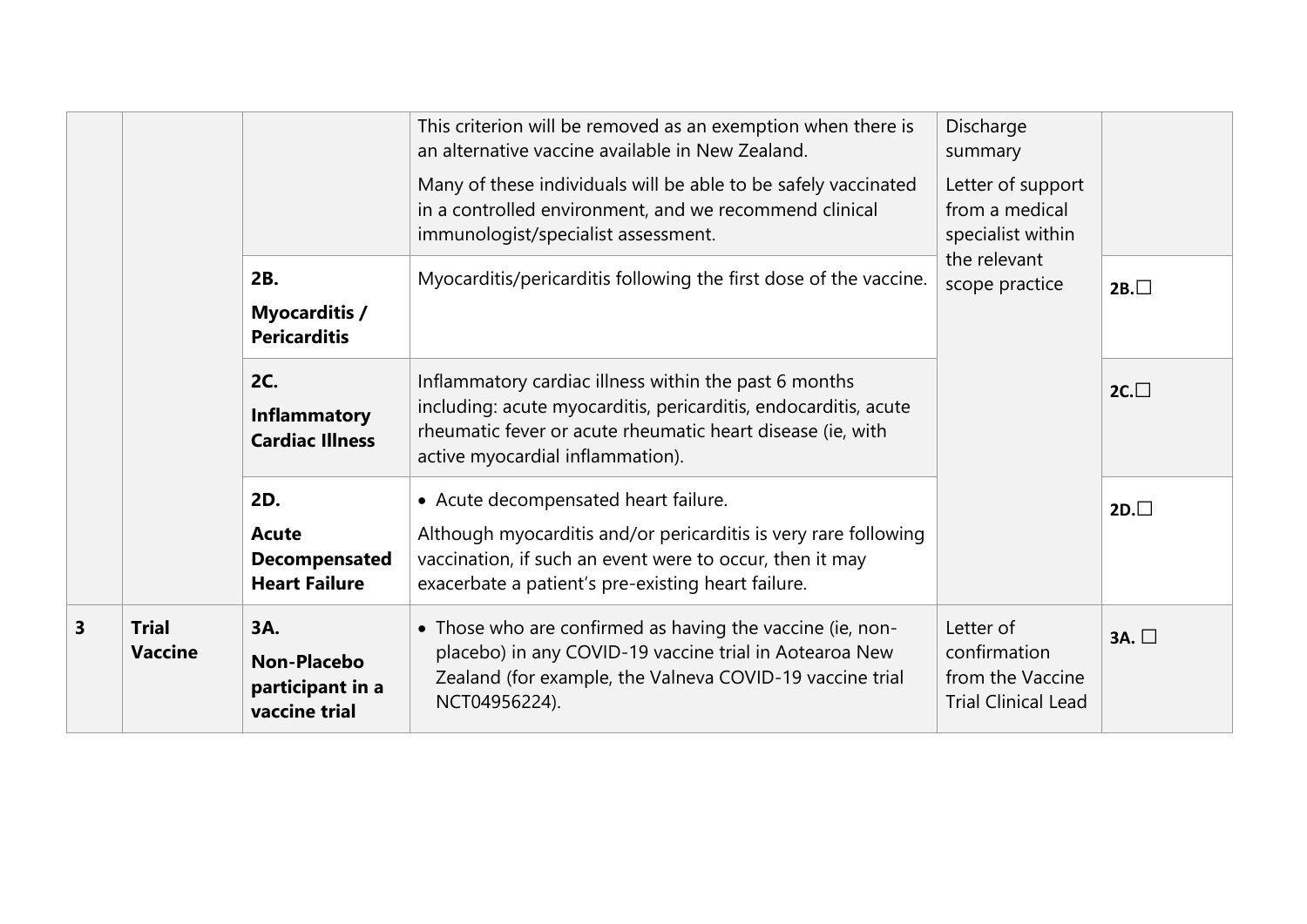Other adverse events that have been reported to the Centre for Adverse Reactions Monitoring (CARM), the Immunisation Advisory Centre (IMAC), or have been observed internationally include shingles, appendicitis, lymphadenopathy with or without fever, exacerbation of myalgic encephalomyelitis/chronic fatigue syndrome (ME/CFS), regional pain syndrome, and neurological events with localised arm pain. These events *may or may not* be related to the vaccine and it is generally advised to defer the second dose until the symptoms have fully resolved.

#### <span id="page-6-0"></span>**Additional Support**

If you or your patient are uncertain about the criteria, please consider contacting IMAC for clinical decision-making support on **0800 IMMUNE (466 863).**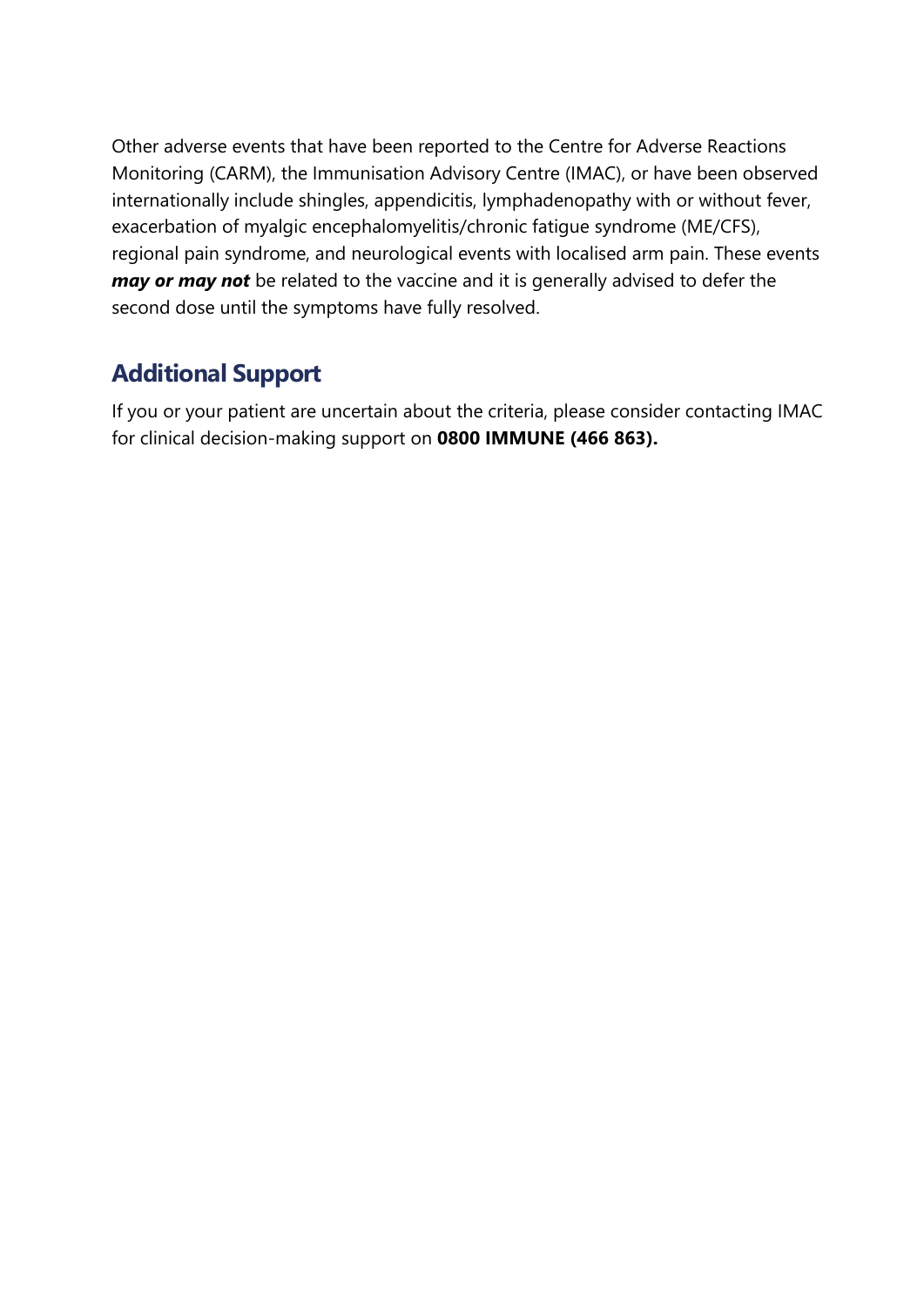

#### <span id="page-7-0"></span>**Ministry of Health Application**

#### **COVID-19 Vaccine Temporary Medical Exemption**

Please send the completed application to **temporarymedicalexemption@health.govt.nz** 

| <b>Consumer Details</b>                                                                             |                                                                                           |              |                                             |              |  |
|-----------------------------------------------------------------------------------------------------|-------------------------------------------------------------------------------------------|--------------|---------------------------------------------|--------------|--|
| <b>Full Name</b>                                                                                    |                                                                                           |              |                                             |              |  |
| <b>Contact Phone</b>                                                                                |                                                                                           |              |                                             |              |  |
| <b>Contact Address</b>                                                                              |                                                                                           |              |                                             |              |  |
| <b>Contact Email</b>                                                                                |                                                                                           |              |                                             |              |  |
| <b>Address</b>                                                                                      |                                                                                           |              |                                             |              |  |
| <b>Vaccine Order Status</b>                                                                         | Yes $\Box$<br>No <sub>1</sub><br>or                                                       |              | Date of Birth                               |              |  |
| <b>NHI</b>                                                                                          |                                                                                           |              |                                             |              |  |
| $\mathsf{I}$                                                                                        | have provided to the practitioner for the purposes of making this application is true.    |              | ], consumer, certify that the information I |              |  |
| <b>Consumer Signature</b>                                                                           |                                                                                           |              | Date<br>Signed                              |              |  |
| <b>Applicant Details</b>                                                                            |                                                                                           |              |                                             |              |  |
| <b>Full Name</b>                                                                                    |                                                                                           |              |                                             |              |  |
| <b>Contact Phone</b>                                                                                |                                                                                           |              |                                             |              |  |
| <b>Contact Email</b>                                                                                |                                                                                           |              |                                             |              |  |
| <b>Clinic Address</b>                                                                               |                                                                                           |              |                                             |              |  |
| <b>Registration number</b>                                                                          |                                                                                           |              |                                             |              |  |
| <b>Health Practitioner</b><br><b>Index Number</b>                                                   |                                                                                           |              |                                             |              |  |
| Category                                                                                            | $\Box$ 1A                                                                                 | $\square$ 2A | $\square$ 2C                                | $\square$ 3A |  |
| exemption criteria<br>(please tick those that apply)                                                | $\Box$ 1B (4 of 4 criteria required)<br>$\Box$ 1C                                         | $\square$ 2B | $\square$ 2D                                |              |  |
|                                                                                                     | The duration of the clinical relationship with the consumer is _______ years _____ months |              |                                             |              |  |
| I [                                                                                                 | ] nurse practitioner/medical practitioner [select] certify that I:                        |              |                                             |              |  |
| Have reviewed the consumer's medical history and assessed the person's state of health.<br>Yes / No |                                                                                           |              |                                             |              |  |
| exemption criteria.                                                                                 | Have clinical evidence supporting the person meets the specified COVID-19 vaccination     |              |                                             | Yes / No     |  |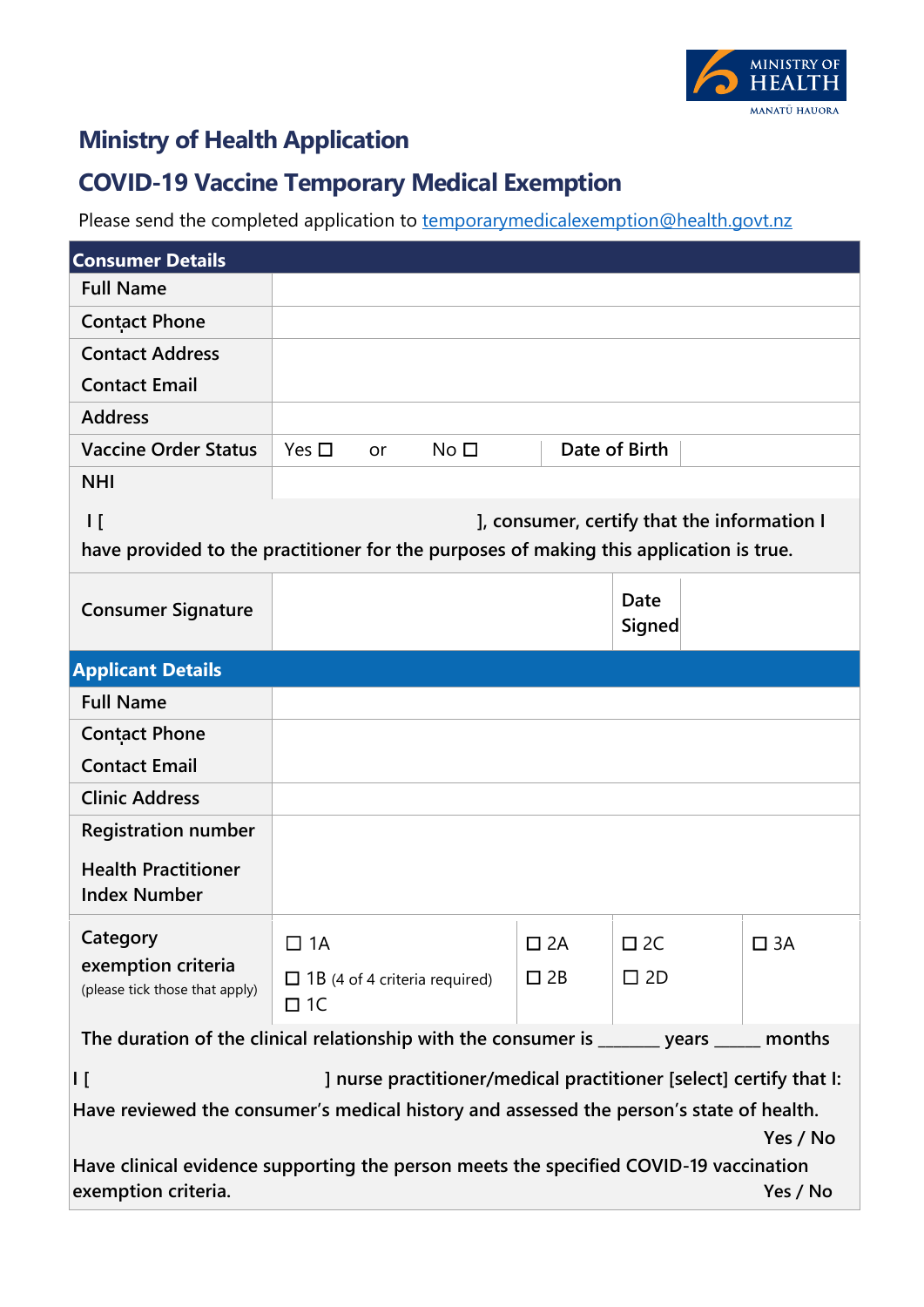| The attached supporting clinical evidence is: |  |  |
|-----------------------------------------------|--|--|
|                                               |  |  |

| I certify that I provide this information believing it to be true. |  |        |  |  |  |
|--------------------------------------------------------------------|--|--------|--|--|--|
| <b>Applicant Signature</b>                                         |  | Date   |  |  |  |
|                                                                    |  | Signed |  |  |  |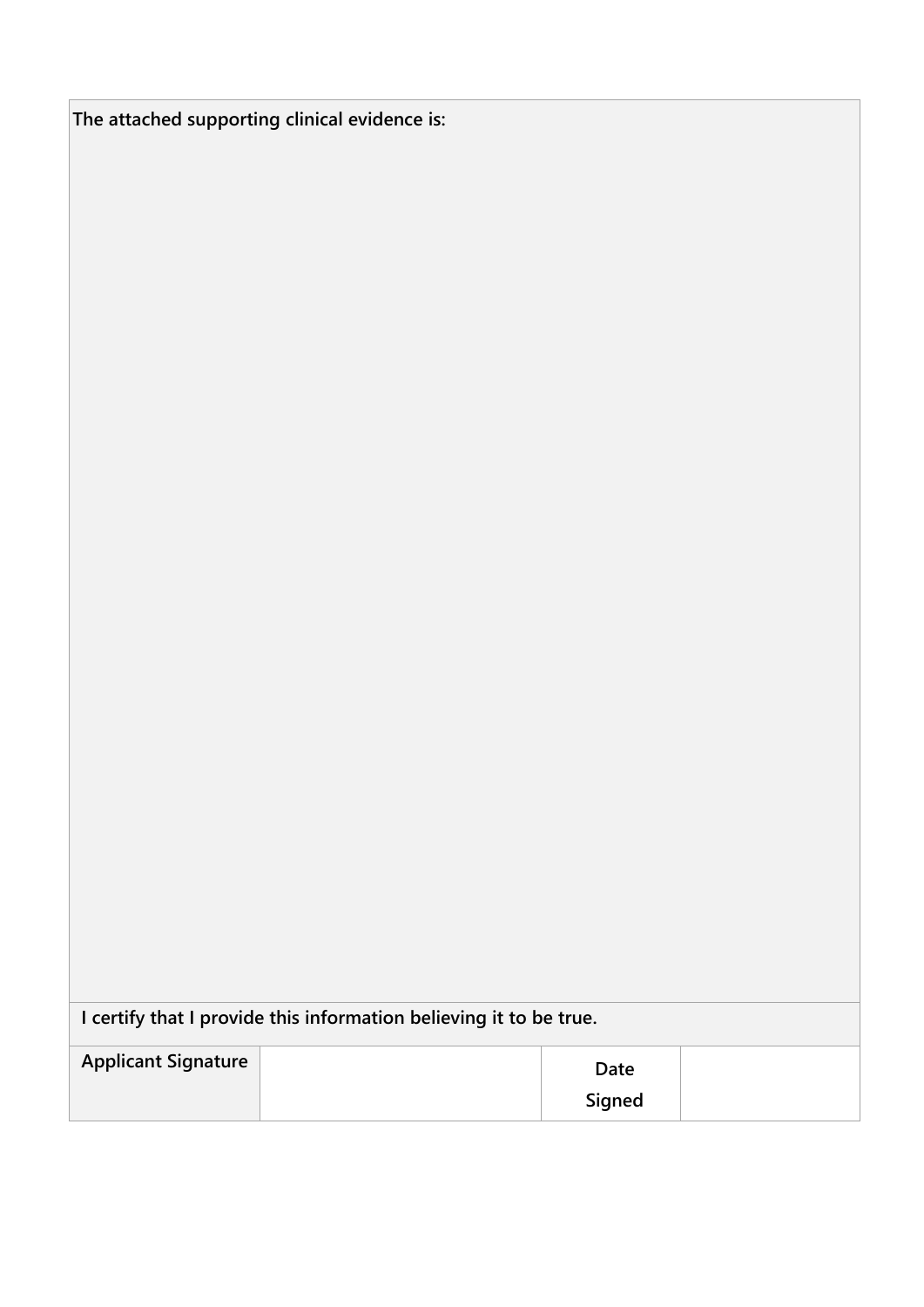

## <span id="page-9-0"></span>**COVID-19 Vaccine Temporary Medical Exemption**

# <span id="page-9-1"></span>**Ministry of Health Approval Record**

| <b>Consumer Details</b>      |               |    |                 |              |              |              |
|------------------------------|---------------|----|-----------------|--------------|--------------|--------------|
| <b>Full Name</b>             |               |    |                 |              |              |              |
| Contact phone                |               |    |                 |              |              |              |
| Contact email                |               |    |                 |              |              |              |
| <b>Contact Address</b>       |               |    |                 |              |              |              |
| <b>Vaccine Order Status</b>  | Yes $\square$ | or | No <sub>1</sub> |              |              |              |
| <b>NHI</b>                   |               |    |                 |              |              |              |
| <b>Exemption start date</b>  |               |    |                 |              |              |              |
| <b>Exemption expiry date</b> |               |    |                 |              |              |              |
| Category exemption           | $\Box$ 1A     |    |                 | $\square$ 2A | $\square$ 2C | $\square$ 3A |
| categories                   | $\Box$ 1B     |    |                 | $\square$ 2B | $\square$ 2D |              |
|                              | $\Box$ 1C     |    |                 |              |              |              |
| <b>Name</b>                  |               |    |                 | Role         |              |              |
| Signature                    |               |    |                 | Date Signed  |              |              |